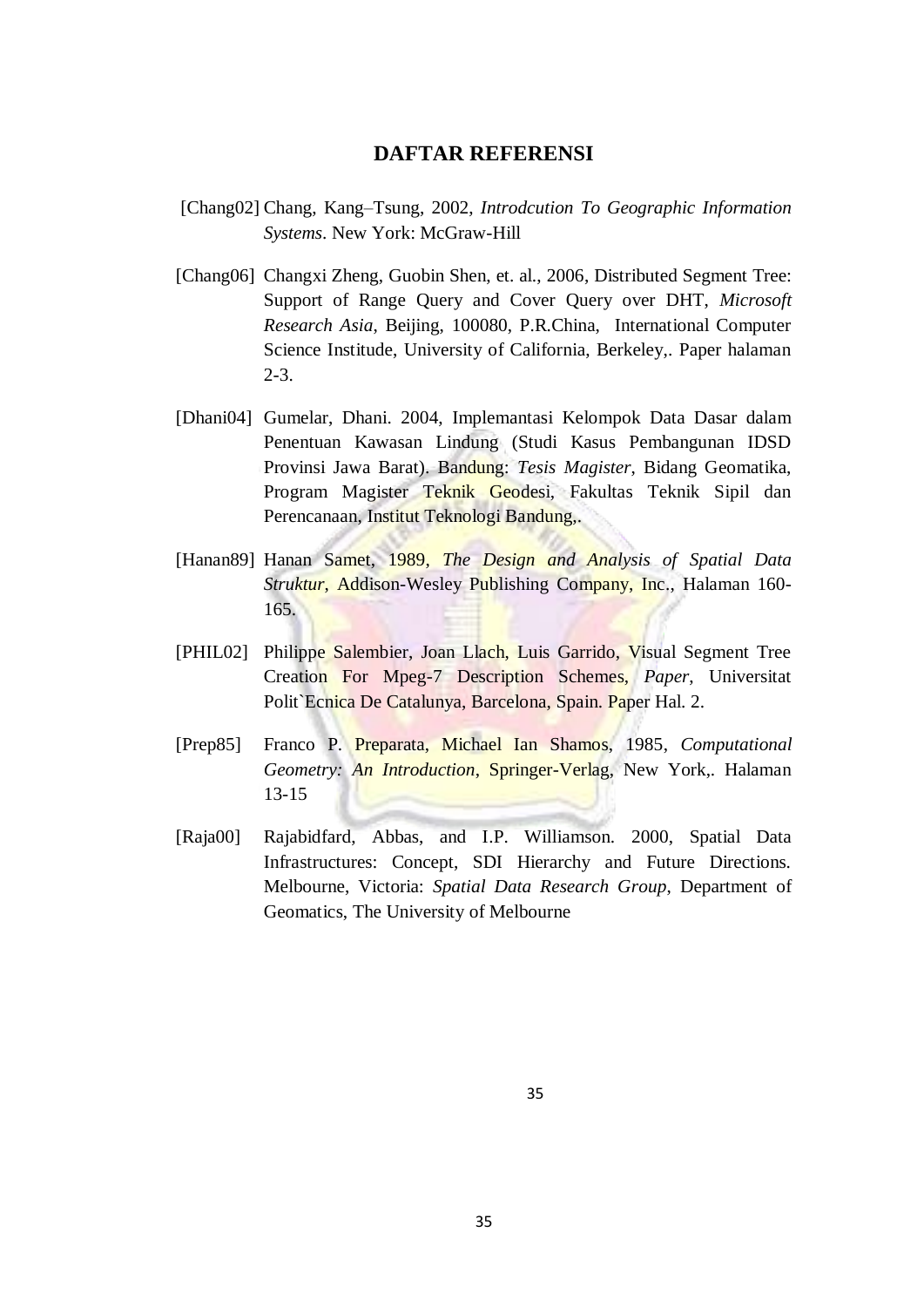## **DAFTAR PUSTAKA**

- Brabec Frantisek, Samet Hanan, Cemal Yilmaz, *VASCO: Visualizing and Animating Spatial Constructs and Operations*, National Science Foundation under Grants IRI-9712715, EIA-99-00268, IIS-00-86162, and EIA-00-91474.
- Dale Robert Edward, 2006, Visualizing the Inner Structure of N-Body Data using Splatting and Skeletonization, *Thesis*, Master of Science in Computer Science, Department of Computer Science, Golisano College of Computing and Information Sciences, Rochester Institute of Technology, Rochester, New York, June 2006.
- Darmawan Mulyanto, 2006, *Pedoman Dasar-dasar pembuatan Geospasial*, Badan Koordinasi Survei dan Pemetaan Nasional, Copyright © 2006 ST Geospasial.Com TAS MURL
- Fisher Robert B., 1989, *From Surface To Objects: Computer Vision and Three Dimensional Scene Analysis*, John Wiley and Sons, Chichester.
- Franklin Randolph W., PNPOLY-Point Inclusion in Polygon Test [http://www.ecse.rpi.edu/](http://www.ecse.rpi.edu/%20Homepages/wrf/Research/Short_Notes/pnpoly.html)  [Homepages/wrf/Research/Short\\_Notes/pnpoly.html.](http://www.ecse.rpi.edu/%20Homepages/wrf/Research/Short_Notes/pnpoly.html)
- Gumelar Dhani, *Data Spasial*, Komunitas eLearning IlmuKomputer.Com, diakses di [http://www.infokomputer.com](http://www.infokomputer.com/) pada 25/06/2011 21:03:19
- Gumelar Dhani. 2004, Implemantasi Kelompok Data Dasar dalam Penentuan Kawasan Lindung (Studi Kasus Pembangunan IDSD Provinsi Jawa Barat). Bandung: *Tesis Magister*, Bidang Geomatika, Program Magister Teknik Geodesi, Fakultas Teknik Sipil dan Perencanaan, Institut Teknologi Bandung.
- Haines E, Point in Polygon Strategies, 1994, diakses pada situs [http://www.acm.org/pubs/tog/editors/erich/ptinpoly/,](http://www.acm.org/pubs/tog/editors/erich/ptinpoly/) pada 25/06/2011 20:31:24
- Handoko, 2004, Kompresi Citra Losslessdengan Algoritma Quadtree-Obdd, Majalah IPTEK, Vol. 15, No.4, Nopember 2004, Jurusan Teknik Elektro, Fakultas Teknik, UKSW Salatiga.
- Kang–Tsung Chang, 2002, *Introdcution To Geographic Information Systems*. New York: McGraw-Hill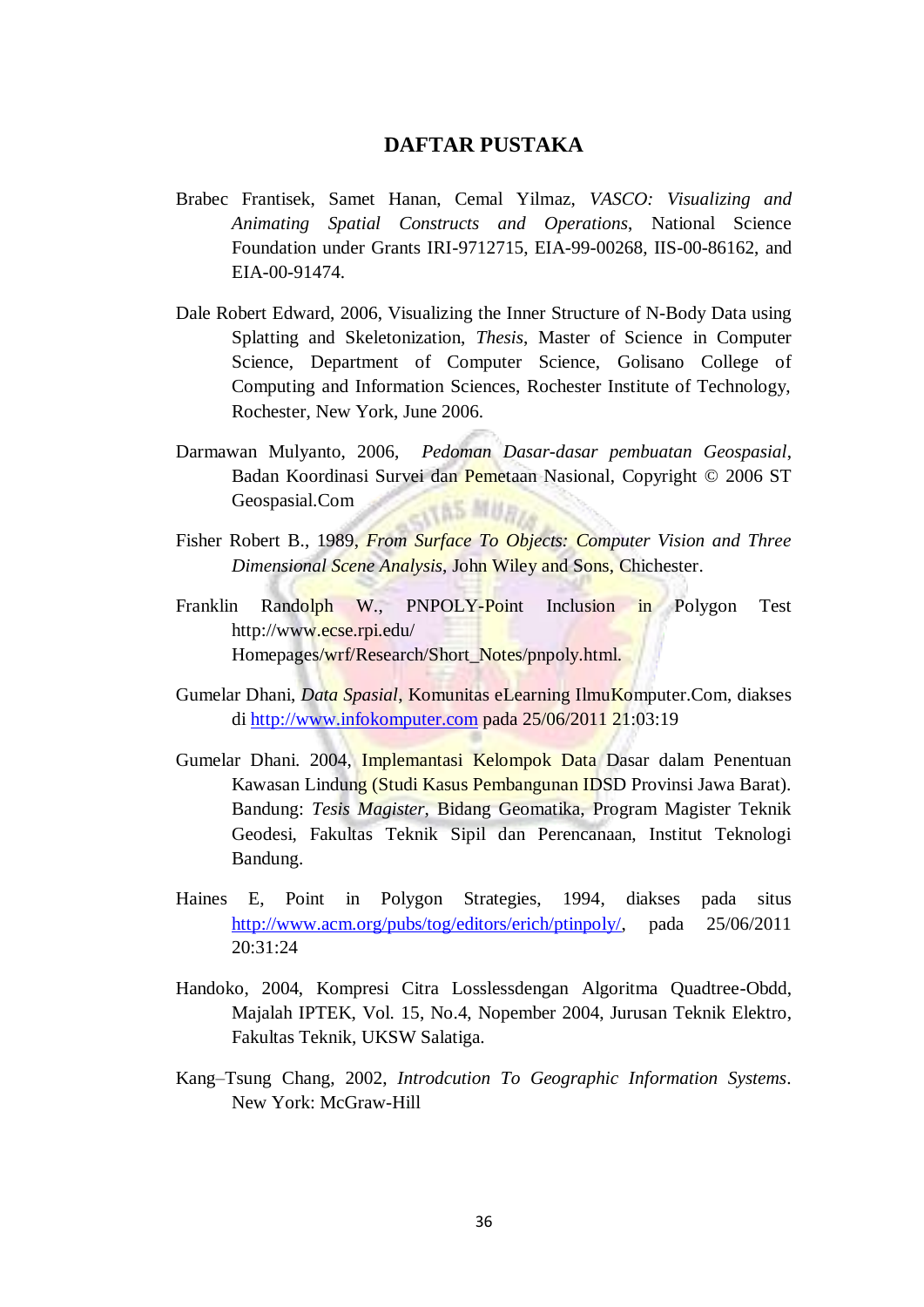- Lara Domingo, 2005, *A Benchmark and Analysis of Spatial Data Structures for Physical Simulations*, Computer Science Department, Computer Science Honors Theses, Trinity University.
- M Shimrat, 1962, *Algorithm 112, Position of Point Relative to Polygon*, Comm. ACM 5(8), Aug 1962. 36
- Murni Aniati, *Geographic Information and Spatial Information*, presentasi, Fakultas Ilmu Komputer, Universitas Indonesia, dalam file sig2z.ppt
- Olimpia Arellano Neri, Miguel Moctezuma Flores, Flavio Parmiggiani, *Segmentation Of SAR Images Using Quadtree And Potts Model*, Faculty of Engineering, DEPFI-UNAM, Cd. Universitaria, Apdo. Postal 70-256, Mexico,D.F., Mexico dan Istituto per lo Studio delle Metodologie Geofisiche Ambientali, IMGA-CNR. Via Gobetti 101, 40129, Bologna, Italy dalam jurnal Anais IX Simpósio Brasileiro de Sensoriamento Remoto, Santos, Brasil, 11-18 setembro 1998, INPE, p. 1145-1152.
- Pankaj Gupta, Nick McKeown, *Algorithms for Packet Classification*, Computer Systems Laboratory, Stanford University, Stanford, CA 94305-9030.
- Preparata Franco P., Michael Ian Shamos, 1985, *Computational Geometry: An Introduction*, Springer-Verlag, New York.
- Puntodewo Atie, Dewi Sonya, Tarigan Jusupta, 2003, Sistem Informasi Geografis Untuk Pengelolaan Sumberdaya Alam, *Center for International Forestry Research*, P.O. Box 6596 JKPWB, Jakarta 10065, Indonesia, Desember 2003
- Puntodewo Atie, Dewi Sonya, Tarigan Jusupta, 2003, Sistem Informasi Geografis Untuk pengelolaan sumberdaya alam, *Center for International Forestry Research (CIFOR)*.
- Rajabidfard, Abbas, and I.P. Williamson, 2000, Spatial Data Infrastructures : Concept, SDI Hierarchy and Future Directions. Melbourne, *Victoria: Spatial Data Research Group, Department of Geomatics*, The University of Melbourne.
- Ralf Hartmut GQting, 1994, An Introduction to Spatial Database Systems, *VLDB Journal 3, 357-399 (1994),* dalam SpatialINtro.pdf
- Sakalauskas Tomas, *Silhouette Partitioning for Height Field Ray Tracing*, Vilnius University, Naugarduko 24, Lithuania,03225,Vilnius.